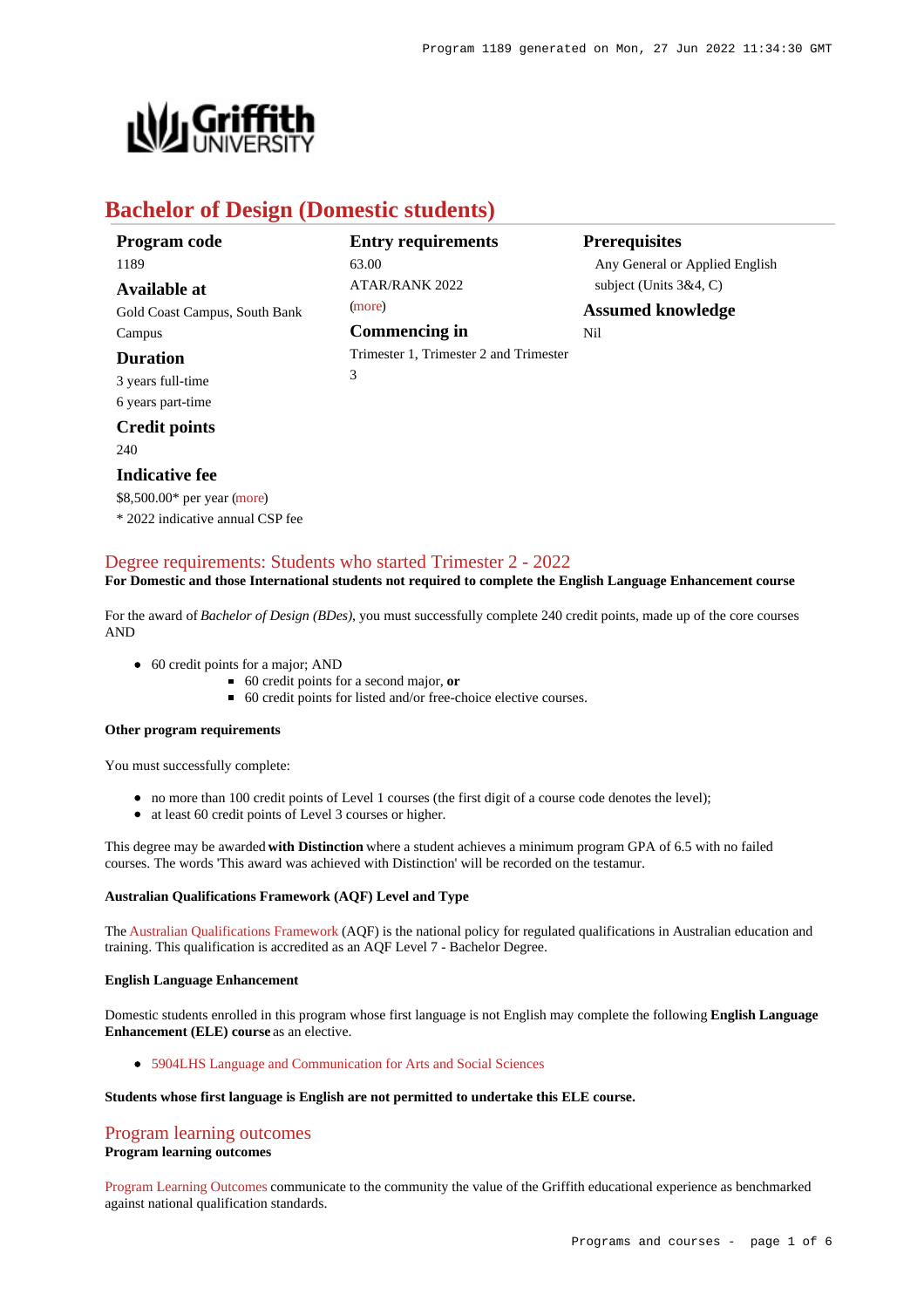[Program Learning Outcomes for this award](https://www.griffith.edu.au/__data/assets/pdf_file/0016/294010/BDesign-PLO-L7.pdf) describe the knowledge, skills and the application of knowledge and skills you will acquire through studying the Griffith program of your choice.

# [Course list: Students starting Trimester 2 - 2022](https://www148.griffith.edu.au/programs-courses/Program/1189/Courses/Domestic#course-list-content)

**Course offering information in program structures is a guide only. Please check the actual offering information in the Course Catalogue.**

**Note: Students must check the prerequisite and incompatible requirements before selecting any course within this program.**

#### **English Language Enhancement course**

Students required to undertake the English Language Enhancement course must complete 5904LHS in their first trimester of study.

The English Language Enhancement course is to be taken in place of a Free-choice elective in your program.

| <b>Trimester</b> |         | Course code Requirement | Course title                                                      |  |
|------------------|---------|-------------------------|-------------------------------------------------------------------|--|
| Tri 1,2,3        | 5904LHS | English<br>Enhancement  | Language and Communication for Arts and Social<br><b>Sciences</b> |  |

#### **Year 1**

You must complete the following courses:

| <b>Trimester</b> | Course code | Requirement     | Course title                            | CР |
|------------------|-------------|-----------------|-----------------------------------------|----|
| Tri $1,3$        | 1515QCA     | Core to Program | Thinking through Drawing                | 10 |
| Tri 1,3          | 1516QCA     | Core to Program | Form, Space and Process                 | 10 |
| Tri $1,3$        | 1701QCA     | Core to Program | Making Interaction                      | 10 |
| Tri 1,3          | 1536QCA     | Core to Program | Design Concepts                         | 10 |
| Tri 2            | 1537QCA     | Core to Program | Design Histories and Futures            | 10 |
| Tri 2            | 1531QCA     | Core to Program | Making Visual Media                     | 10 |
| Tri 2            | 1538QCA     | Core to Program | Digital Modelling Studio                | 10 |
| Tri 2            | 1539QCA     | Core to Program | <b>Introduction to Creative Careers</b> | 10 |

### **Year 2**

You must complete the following courses:

| <b>Trimester</b> | Course code Requirement | Course title                             | $\bf CP$ |    |
|------------------|-------------------------|------------------------------------------|----------|----|
| Tri $1,2$        |                         | One Design major courses                 |          | 40 |
|                  |                         | <b>AND</b>                               |          |    |
| Tri $1,2$        |                         | Second Design major courses (see Note 1) |          | 40 |
|                  |                         | <b>OR</b>                                |          |    |
| Tri $1,2$        |                         | One Design major courses                 |          | 40 |
|                  |                         | <b>AND</b>                               |          |    |
| Tri 1,2 or 3     |                         | Listed and/or Free-choice electives      |          | 40 |

Note 1: The second major option is only available to students not required to complete the English Language Enhancement course (5904LHS).

### **Year 3**

You must complete the following courses: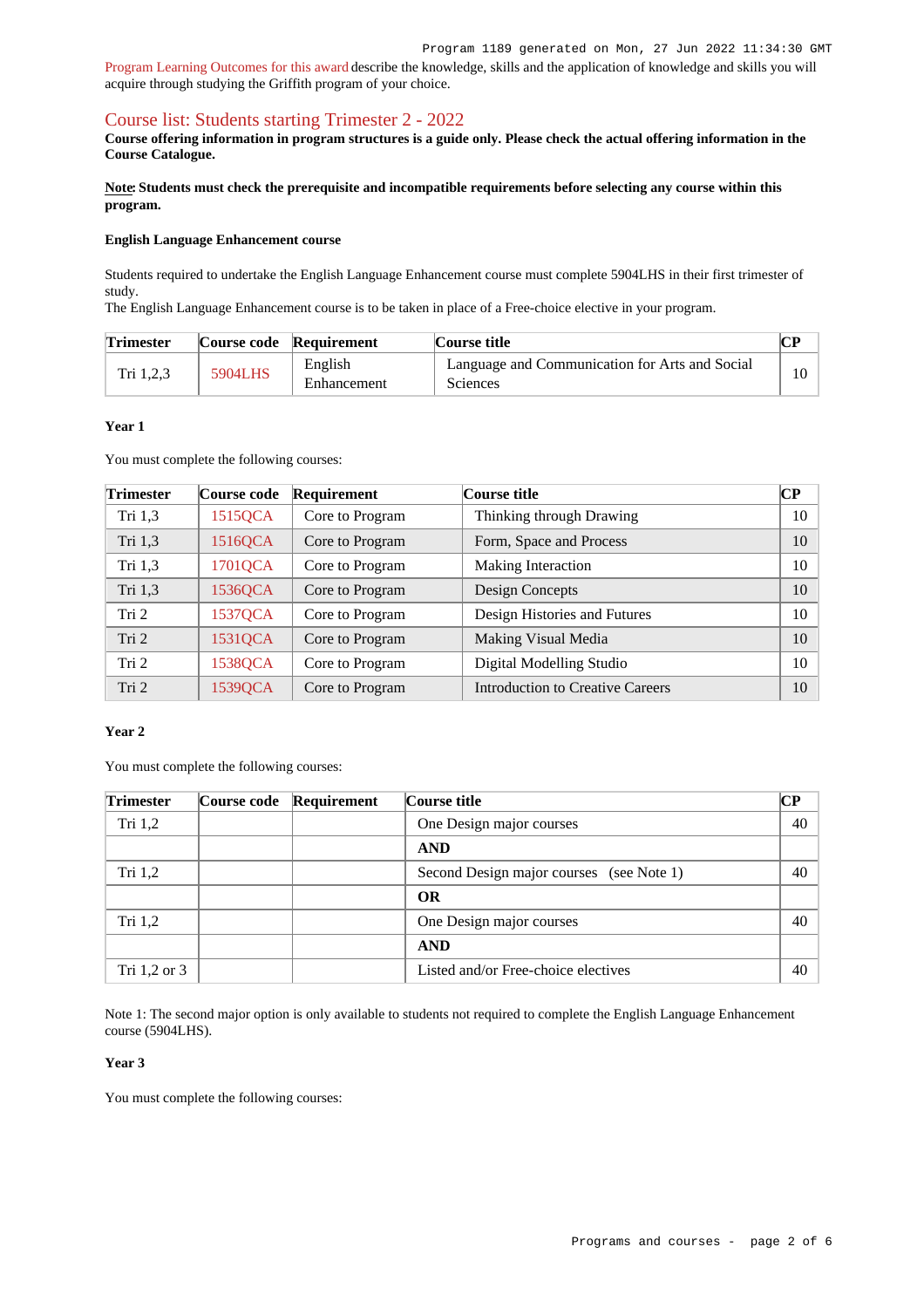Program 1189 generated on Mon, 27 Jun 2022 11:34:30 GMT

| <b>Trimester</b> | Course code | Requirement     | Course title                                     | $\bf CP$ |
|------------------|-------------|-----------------|--------------------------------------------------|----------|
| Tri 1            | 3646QCA P1  | Core to Program | Action Research Studio P1                        | 10       |
| Tri 1            | 3647QCA     | Core to Program | Being A Designer in Society                      | 10       |
| Tri $1,2$        |             |                 | One Design major courses                         | 20       |
|                  |             |                 | <b>AND</b>                                       |          |
| Tri $1,2$        |             |                 | Second Design major courses<br>(see Note 1)      | 20       |
|                  |             |                 | <b>OR</b>                                        |          |
| Tri $1,2$        |             |                 | One Design major courses                         | 20       |
|                  |             |                 | <b>AND</b>                                       |          |
| Tri 1,2 or 3     |             |                 | Listed and/or Free-choice electives              | 20       |
| Tri 2            | 3646QCA P2  | Core to Program | <b>Action Research Studio_P2</b>                 | 10       |
| Tri 2            | 3579QCA     | Core to Program | <b>Business Practices in Creative Industries</b> | 10       |

Note 1: The second major option is only available to students not required to complete the English Language Enhancement course (5904LHS).

# Majors (5 available)

# Immersive Design

**Year 2**

You must complete the following courses:

| <b>Trimester</b> |         | Course code Requirement | Course title                     | $\bf CP$ |
|------------------|---------|-------------------------|----------------------------------|----------|
| Tri 1            | 2672QCA | Core to Major           | 3D Modelling for Visualisation   | 10       |
| Tri 1            | 26730CA | Core to Major           | Spatial video and Sound          | 10       |
| Tri 2            | 2674QCA | Core to Major           | Visualising through Animation    | 10       |
| Tri 2            | 26750CA | Core to Major           | <b>Mixed Reality Experiences</b> | 10       |

### **Year 3**

You must complete the following courses:

| <b>Trimester</b> |         | Course code Requirement | Course title                          | CР |
|------------------|---------|-------------------------|---------------------------------------|----|
| Tri 1            | 36410CA | Core to Major           | Interactive Photorealistic Simulation | 10 |
| Tri 2            | 36420CA | Core to Major           | Experimental and Generative Design    | 10 |

### Interaction Design **Year 2**

You must complete the following courses:

| <b>Trimester</b> |         | Course code Requirement | Course title                       | $\bf CP$ |
|------------------|---------|-------------------------|------------------------------------|----------|
| Tri 1            | 26610CA | Core to Major           | Kinetic and Interactive Mechanics  | 10       |
| Tri 2            | 26620CA | Core to Major           | Creating Screen Interfaces         | 10       |
| Tri 1            | 26630CA | Core to Major           | Creative Audio                     | $10-10$  |
| Tri <sub>2</sub> | 26640CA | Core to Major           | <b>Creative Generative Systems</b> | 10       |

# **Year 3**

You must complete the following courses:

| <b>Trimester</b> |         | Course code Requirement | Course title              | CР     |
|------------------|---------|-------------------------|---------------------------|--------|
| Tri 1            | 3654OCA | Core to Major           | Mobile Play               | $10-1$ |
| Tri 2            | 36430CA | Core to Major           | Interactive Installations |        |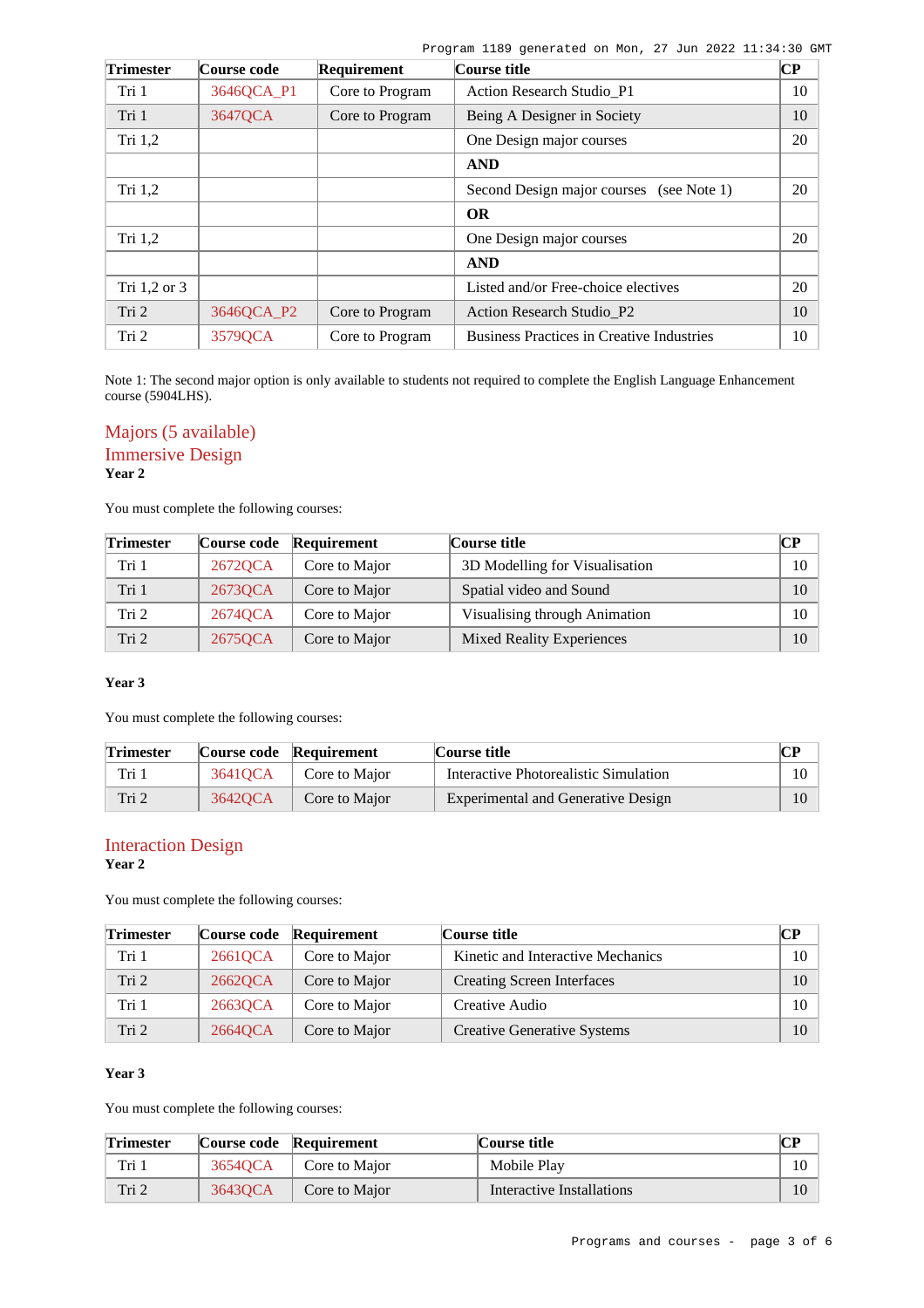# Interior and Spatial Design **Year 2**

You must complete the following courses:

| <b>Trimester</b> |         | Course code Requirement | Course title                   | CР |
|------------------|---------|-------------------------|--------------------------------|----|
| Tri 1            | 2656OCA | Core to Major           | Introduction to Spatial Design | 10 |
| Tri 1            | 2657QCA | Core to Major           | Interior Technologies          | 10 |
| Tri 2            | 2658QCA | Core to Major           | <b>Spatial Design Cultures</b> | 10 |
| Tri <sub>2</sub> | 26590CA | Core to Major           | Sustainable Environments       | 10 |

### **Year 3**

You must complete the following courses:

| <b>Trimester</b> |         | Course code Requirement | Course title                | <b>CP</b> |
|------------------|---------|-------------------------|-----------------------------|-----------|
| Tri 1            | 3636OCA | Core to Major           | Universal Interiors         |           |
| Tri 2            | 3637OCA | Core to Major           | Spatial Design and Identity |           |

# Product Design

**Year 2**

You must complete the following courses:

| <b>Trimester</b> | Course code | Requirement   | Course title                                         | $\bf CP$ |
|------------------|-------------|---------------|------------------------------------------------------|----------|
| Tri 1            | 2640QCA     | Core to Major | <b>Product Archetypes</b>                            | 10       |
| Tri 1,2          | 2639QCA     | Core to Major | Digital Modelling for Design                         | 10       |
| Tri 2            | 2648QCA     | Core to Major | <b>Product Narratives</b>                            | 10       |
| Tri <sub>2</sub> | 2695QCA     | Core to Major | 3D Printed Prototypes for Design (offered from 2022) | 10       |

## **Year 3**

You must complete the following courses:

| <b>Trimester</b> |         | Course code Requirement | Course title                          | $\mathbf{C}\mathbf{P}$ |
|------------------|---------|-------------------------|---------------------------------------|------------------------|
| Tri 1            | 3618OCA | Core to Major           | 3D Design Studio                      |                        |
| Tri 2            | 36190CA | Core to Major           | Digital Making: Objects and Furniture | 10                     |

### Visual Communication Design **Year 2**

You must complete the following courses:

| <b>Trimester</b> |         | Course code Requirement | Course title                | CР     |
|------------------|---------|-------------------------|-----------------------------|--------|
| Tri 1            | 26810CA | Core to Major           | Typography and Layout       | $10-1$ |
| Tri 1            | 26830CA | Core to Major           | Design and Branding         | 10     |
| Tri 2            | 26820CA | Core to Major           | Typography and Expression   | $10-1$ |
| Tri 2            | 2684QCA | Core to Major           | Design and Entrepreneurship | 10     |

## **Year 3**

You must complete the following courses:

| <b>Trimester</b> |         | Course code Requirement | Course title              | CР |
|------------------|---------|-------------------------|---------------------------|----|
| Tri 1            | 35980CA | Core to Major           | Typography and Context    |    |
| Tri 2            | 35990CA | Core to Major           | Design and Communications |    |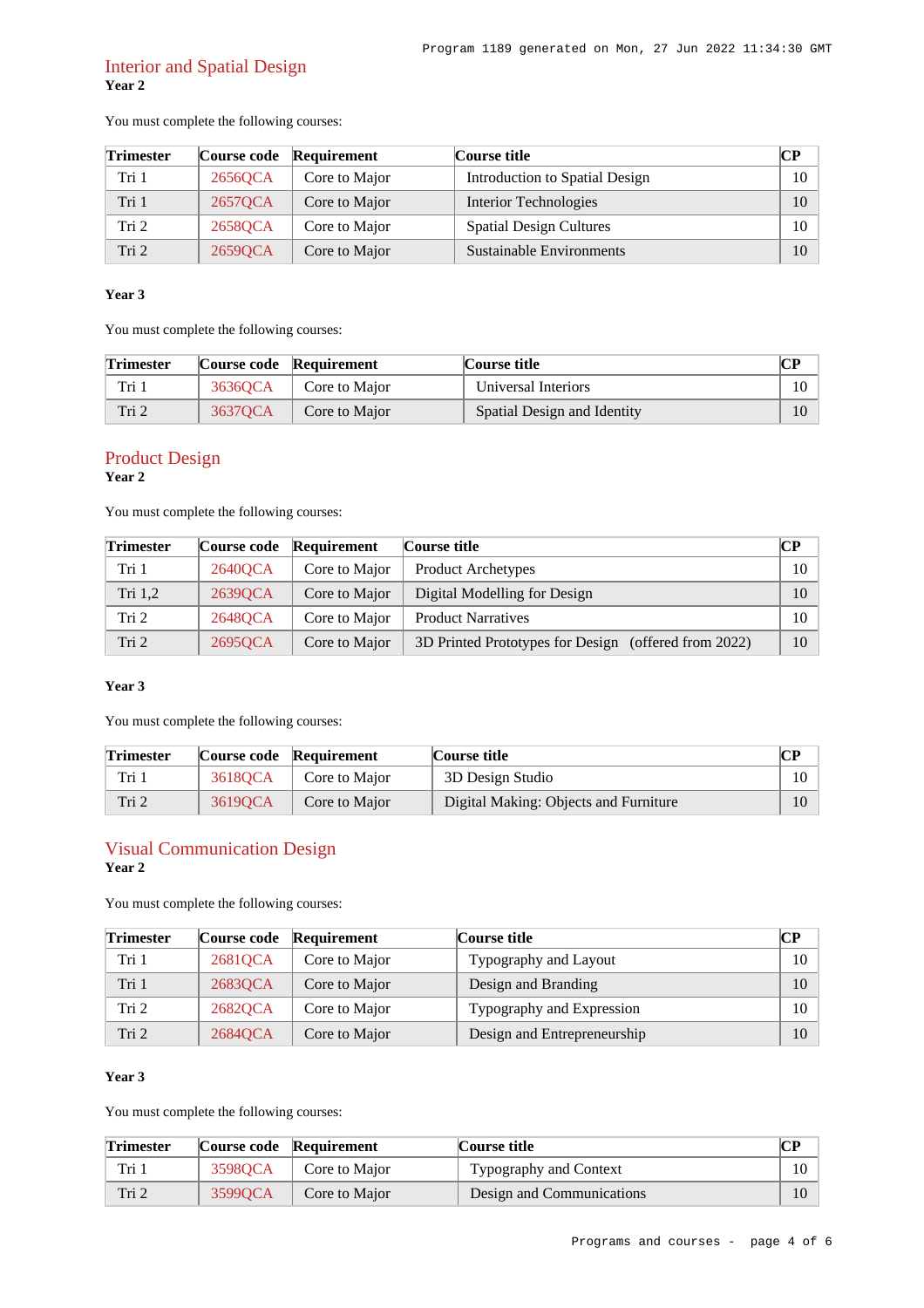# Electives (2 available) Listed electives

| <b>Trimester</b> | Course code | Requirement            | Course title                               | $\overline{\mathbf{C}\mathbf{P}}$ |
|------------------|-------------|------------------------|--------------------------------------------|-----------------------------------|
| Tri 1            | 2919QCA     | <b>Listed Elective</b> | <b>Experience Design</b>                   | 10                                |
| Tri 1            | 2116QCA     | <b>Listed Elective</b> | The 3D Web                                 | 10                                |
| Tri 1            | 2665QCA     | <b>Listed Elective</b> | Concept and Illustration                   | 10                                |
| Tri 1            | 2005QCA     | <b>Listed Elective</b> | Drawing and the Body                       | 10                                |
| Tri 1            | 2690QCA     | <b>Listed Elective</b> | Painting and Observation                   | 10                                |
| Tri 1            | 2711QCA     | <b>Listed Elective</b> | Introduction to Sketch-noting              | 10                                |
| Tri 1            | 2393QCA     | <b>Listed Elective</b> | Jewellery and Small Objects: Repetition    | 10                                |
| Tri 1            | 2394QCA     | <b>Listed Elective</b> | Print: Culture - An Introduction           | 10                                |
| Tri 1            | 2920QCA     | <b>Listed Elective</b> | <b>Indigenous Study Tour</b>               | 10                                |
| Tri 2            | 2922QCA     | <b>Listed Elective</b> | Design Thinking                            | 10                                |
| Tri 2            | 2703QCA     | <b>Listed Elective</b> | Wearable Technology                        | 10                                |
| Tri 2            | 2905QCA     | <b>Listed Elective</b> | <b>Spatial Design Visualisation</b>        | 10                                |
| Tri 2            | 2006QCA     | <b>Listed Elective</b> | Performing Drawings: Narrative and Time    | 10                                |
| Tri 2            | 2008QCA     | <b>Listed Elective</b> | Drawing in the Dark: Shadows and Darkrooms | 10                                |
| Tri 2            | 2397QCA     | <b>Listed Elective</b> | <b>Small Objects Lost Wax Casting</b>      | 10                                |
| Tri 2            | 2398QCA     | <b>Listed Elective</b> | Print: Making                              | 10                                |
| Tri 3            | 2372QCA     | <b>Listed Elective</b> | <b>Anatomy for Artists</b>                 | 10                                |
| Tri 3            | 2609QCA     | <b>Listed Elective</b> | Digital Jewellery                          | 10                                |
| Tri 3            | 2651QCA     | <b>Listed Elective</b> | Digital Photography                        | 10                                |
| Tri 1            | 2901QCA     | <b>Listed Elective</b> | <b>Indigenous Art and Protocols</b>        | 10                                |
| Tri 2            | 2916QCA     | <b>Listed Elective</b> | The Art of Resistance                      | 10                                |
| Tri 1            | 3012LHS     | <b>Listed Elective</b> | Chinese/English Business Interpreting 1    | 10                                |
| Tri 2            | 3013LHS     | <b>Listed Elective</b> | Chinese/English Business Interpreting 2    | 10                                |
| Tri 1            | 3014LHS     | <b>Listed Elective</b> | Chinese/English Written Communication 1    | 10                                |
| Tri 2            | 3015LHS     | <b>Listed Elective</b> | Chinese/English Written Communication 2    | 10                                |
| Tri 1,2          | 3593QCA     | <b>Listed Elective</b> | Professional Practice 1                    | 10                                |
| Tri 1,2          | 3594QCA     | <b>Listed Elective</b> | Professional Practice 2                    | 10                                |
| Tri 1,2          | 3595QCA     | <b>Listed Elective</b> | Professional Practice 3                    | 10                                |

# Free-Choice electives

You may select free-choice electives from any Undergraduate free-choice elective/s offered across the University provided prerequisites are met. If you require guidance, please liaise with your Program Director.

| <b>Trimester</b> | Course code    | Requirement          | Course title                                      | $\overline{\mathbf{CP}}$ |
|------------------|----------------|----------------------|---------------------------------------------------|--------------------------|
| Tri 1            | 1805ICT        | Free-choice Elective | Human Computer Interaction                        | 10                       |
| Tri 1            | 2701ICT        | Free-choice Elective | Interactive App Development                       | 10                       |
| Tri 1            | <b>2807ICT</b> | Free-choice Elective | Programming Principles                            | 10                       |
| Tri 2            | 3043IBA        | Free-choice Elective | Digital Innovation                                | 10                       |
| Tri 1,3          | 2004MKT        | Free-choice Elective | Consumer Psychology                               | 10                       |
| Tri 2            | <b>2008EHR</b> | Free-choice Elective | Business Communication (not offered from 2022)    | 10                       |
| Tri 1            | 2513LHS        | Free-choice Elective | Media Law                                         | 10                       |
| Tri $2,3$        | 2515LHS        | Free-choice Elective | <b>Media Relations</b>                            | 10                       |
| Tri $2,3$        | $2034$ IBA     | Free-choice Elective | <b>Griffith Innovation Challenge</b>              | 10                       |
| Tri 3            | 2105LHS        | Free-choice Elective | Writing the Character Journey from Comics to Film | 10                       |